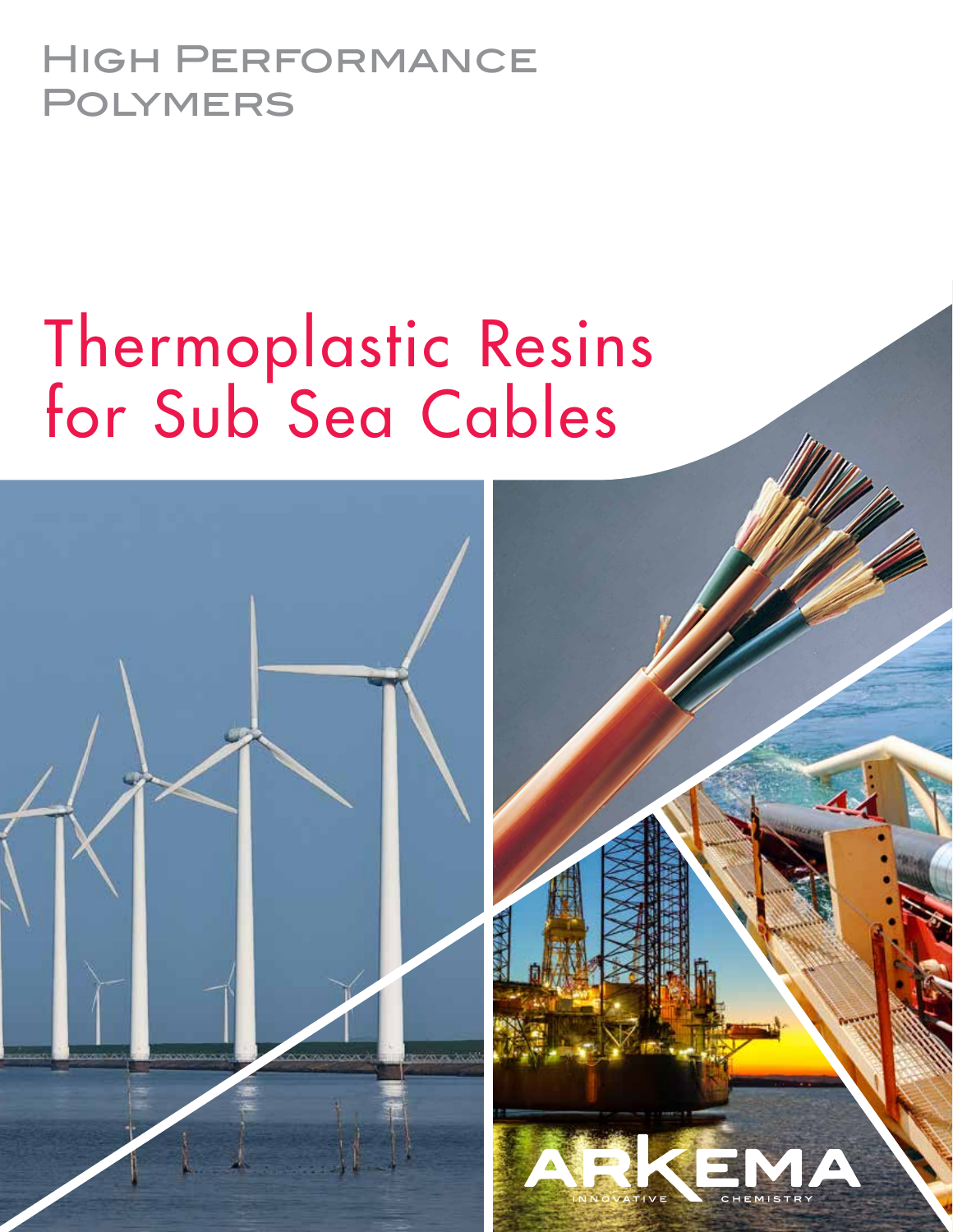



3 KYNAR **EVARKEMA** 

#### **PVDF and PVDF copolymers**

- Fluoropolymer resins
- Chemical resistance
- Flame and smoke resistance
- **Durability**
- Ease of processing

### 5 **ABY ARKEMA**

### **Long Chain Polyamides**

- High performance polyamide resins, toughness
- **Flexibility**
- Chemical resistance
- Low moisture absorption



#### **Polyamide Alloys**

- Low moisture absorption
- Lightweight
- High performance to cost ratio













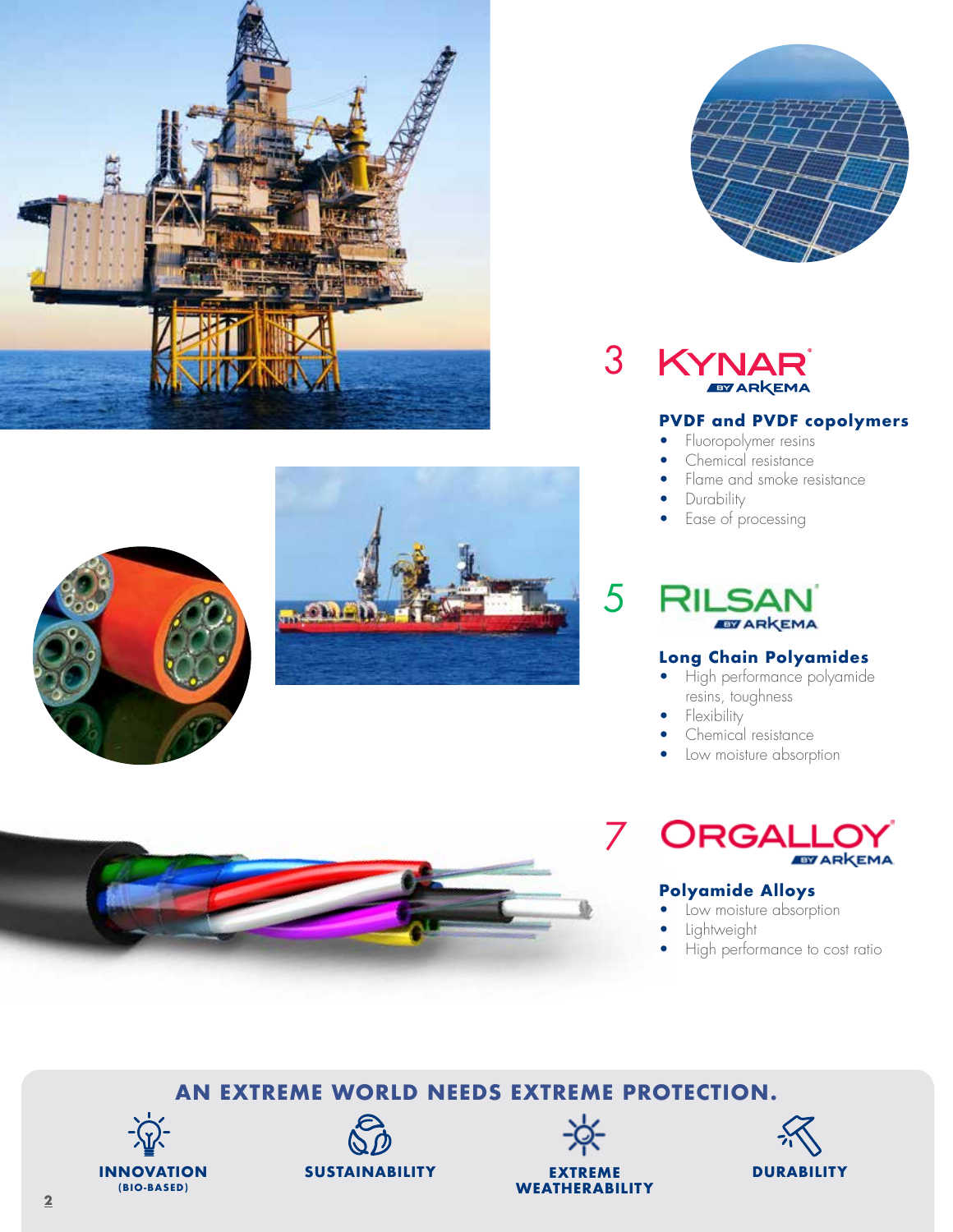

### KYNAR<sup>®</sup> PVDF

Cable jackets requiring extremely low moisture absorption, excellent abrasion resistance flexibility, high and low temperature performance, low shrinkage, chemical/UV/radiation resistance are made with Kynar® PVDF resin.

| <b>PROPERTY</b>                   | <b>VALUE</b>             |  |
|-----------------------------------|--------------------------|--|
| <b>DENSITY</b>                    | 1.78 $g/cm^{3}$          |  |
| <b>UL RATING</b>                  | Yes                      |  |
| <b>MELT POINT</b>                 | $100 - 150^{\circ}$ C    |  |
| <b>DIELECTRIC STRENGTH</b>        | $0.8 - 1.6$ kV/mil       |  |
| <b>FLEX MOD</b>                   | 36 - 335 Kpsi            |  |
| <b>GLASS TRANSITION</b>           | $-40^{\circ}$ C.         |  |
| <b>SHRINKAGE</b>                  | $0.4 - 1.0%$             |  |
| <b>FLAMABILITY RATING (UL 94)</b> | $V - 0$                  |  |
| <b>LIMITING OXYGEN INDEX</b>      | $36 - 95$                |  |
| <b>ABRASION RESISTANCE</b>        | $5 - 20$ mg/1,000 cycles |  |
| <b>MOISTURE RATING</b>            | < 0.05%                  |  |











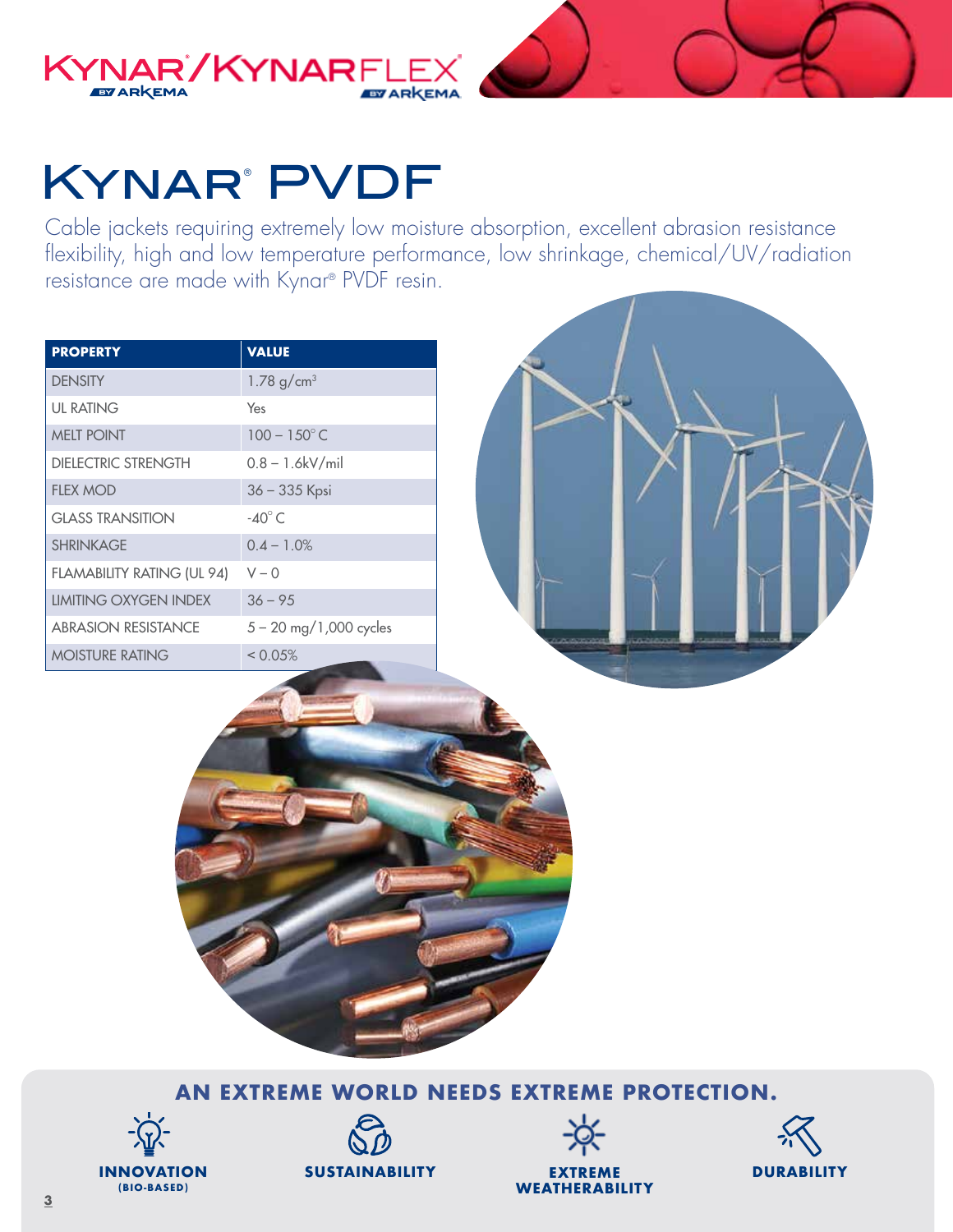### **HIGH PERFORMANCE SUB SEA CABLE APPLICATION EXAMPLES**











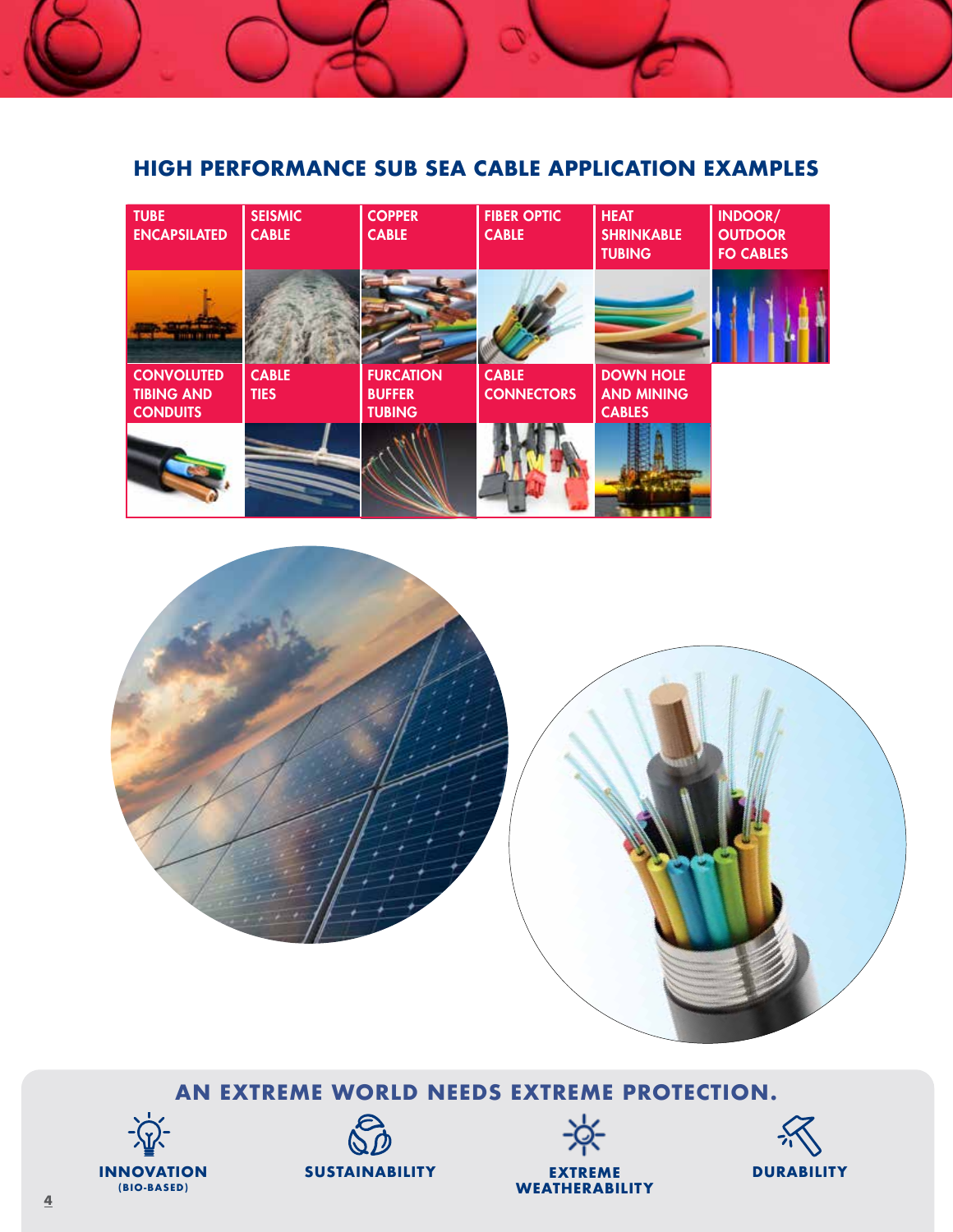



## RILSAN<sup>®</sup> PA11

Rilsan® PA11 resin is a tough, yet light weight bio-based resin frequently used as a cable jacket or cladding. It has good chemical, abrasion, impact, and temperature resistance. Moisture absorption is very low.

| <b>PROPERTY</b>            | <b>VALUE</b>               |  |
|----------------------------|----------------------------|--|
| <b>DENSITY</b>             | $1.03$ g/cm <sup>3</sup>   |  |
| <b>UL RATING</b>           | Yes                        |  |
| MELT POINT                 | $180 - 190^{\circ}$ C      |  |
| DIELECTRIC STRENGTH        | 580 kV/mil                 |  |
| <b>FLEX MOD</b>            | 157 Kpsi                   |  |
| <b>GLASS TRANSITION</b>    | $46^{\circ}$ C             |  |
| <b>SHRINKAGE</b>           | $0.4$ long. $0.8$ transv.% |  |
| <b>ABRASION RESISTANCE</b> | 15 - 25 mg/1,000 cycles    |  |
| MOISTURE RATING            | 0.8%                       |  |
|                            |                            |  |







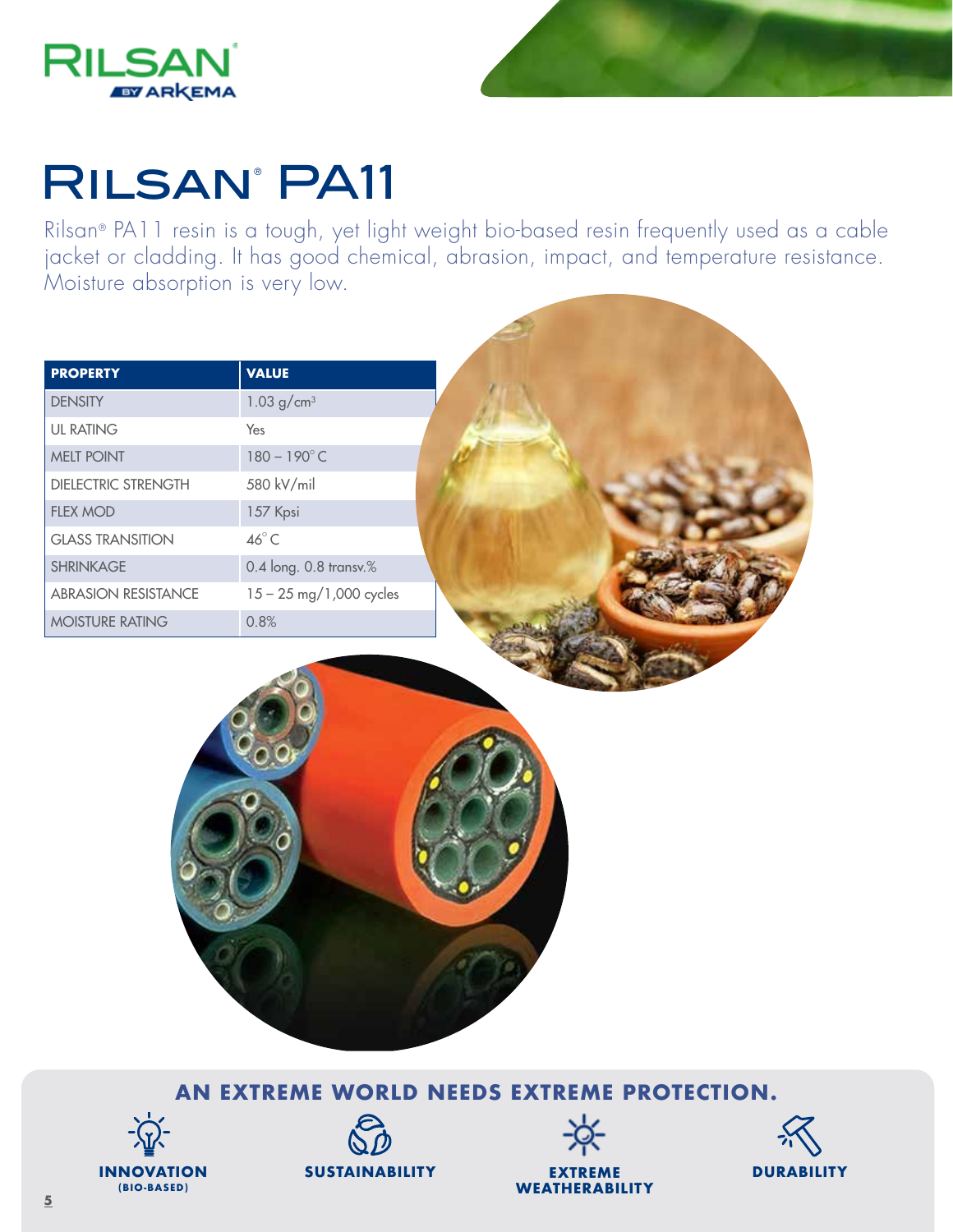





|                            |                 | <b>PA 11</b>  | <b>PA 12</b>  |
|----------------------------|-----------------|---------------|---------------|
| <b>SPECIFIC GRAVITY</b>    | <b>DENSITY</b>  | 1.03          | 1.01          |
| <b>DIELECTRIC CONSTANT</b> |                 | $++$          | $++$          |
| <b>TEMPERATURE INDEX</b>   | 3,000h          | 125           | 100           |
| <b>LOW TEMPERATURE</b>     | Cold Wind Test  | $-40$         | $-40$         |
| <b>ELONGATION</b>          | Stretch         | >300          | >300          |
| <b>IMPACT STRENGTH</b>     | $(KJ/M^3)$      | 50            | 27            |
| OIL                        | Resistance to   | $^{++}$       | $^{++}$       |
| <b>FUEL</b>                | Resistance to   | $++$          | $++$          |
| <b>ACIDS</b>               | Resistance to   | $+$           | $+$           |
| FLEX MODULUS (MPa)         | Flexibility     | $320 - 1,100$ | $320 - 1,100$ |
| <b>ABRASION</b>            |                 | $^{++}$       | $^{++}$       |
| <b>PROCESSABILITY</b>      | Processability  | Good          | Good          |
| <b>SHORE D</b>             | <b>Hardness</b> | D63           | D63           |







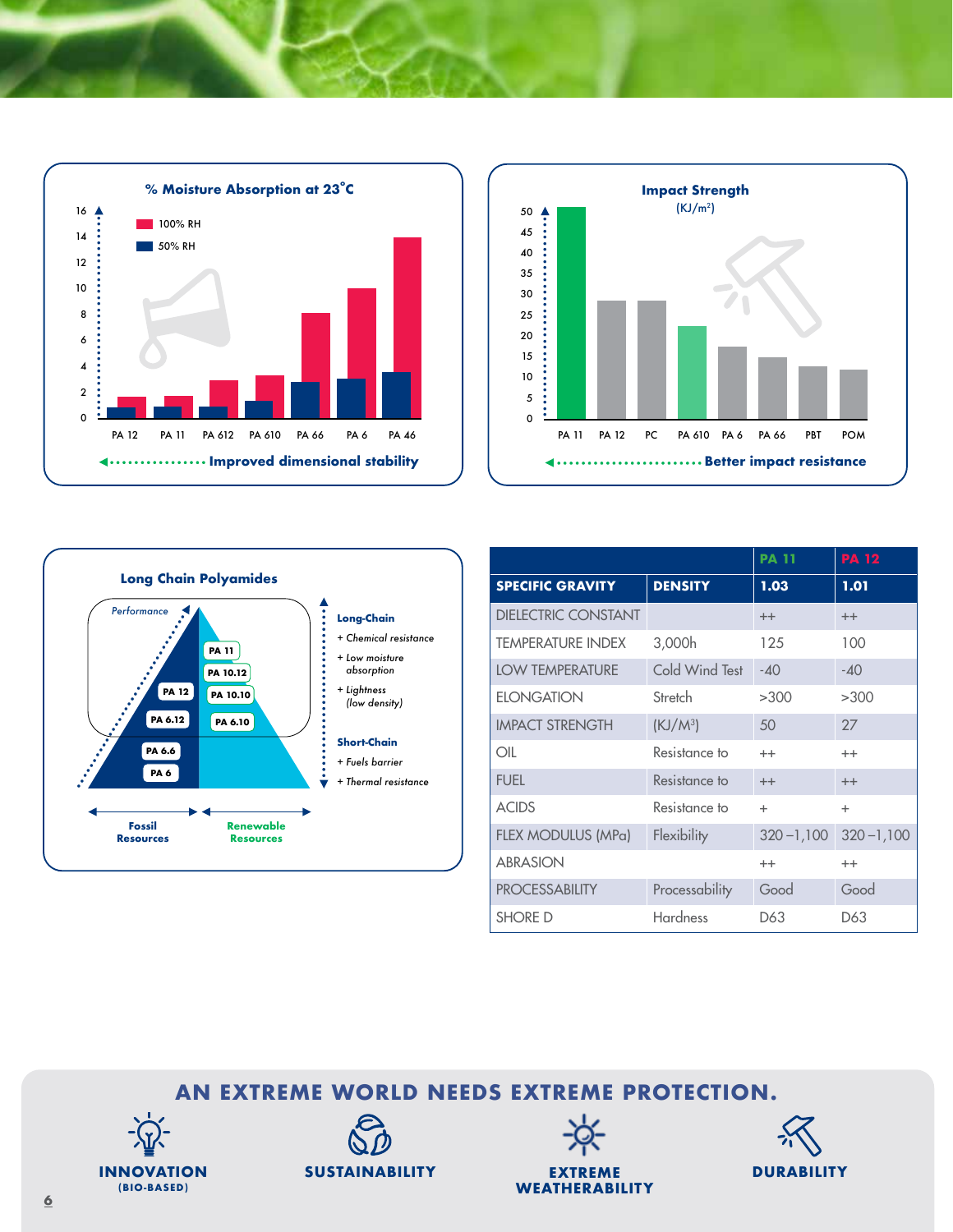



## ORGALLOY® (PE/PA ALLOY)

A tougher version of PA6 or PA66

- $\frac{1}{2}$  Low density 1.04
- **Withermal resistance**
- **Example 10 September** uptake: dimensional stability, constant properties
- **High chemical resistance and barrier properties**
- **Easy processing, high producuctivity**
- ••• Compatibility with other polymers
- with Low cost
- **With Halogen free**

### **POLYOLEFIN**

- Easy processing
- No moisture uptake
- Inert to polar solvents
- Impact resistant

### **POLYAMIDE 6 OR 6,6**

- Mechanical strength
- Thermal resistance
- Barrier to HCs
- Chemical resistant to HCs

| <b>PROPERTY</b>                 | <b>VALUE</b>    |
|---------------------------------|-----------------|
| <b>DENSITY</b>                  | 1.04 $g/cm^{3}$ |
| <b>MELT POINT</b>               | $220^\circ$ C   |
| <b>DIELECTRIC STRENGTH</b>      | 900 kV/mil      |
| <b>FLEX MOD</b>                 | 70 - 120 Kpsi   |
| <b>TENSILE STRENGTH @ BREAK</b> | 6,500 Psi       |
| <b>ELONGATION @ BREAK</b>       | >200%           |
| <b>MOISTURE RATING</b>          | 0.8%            |